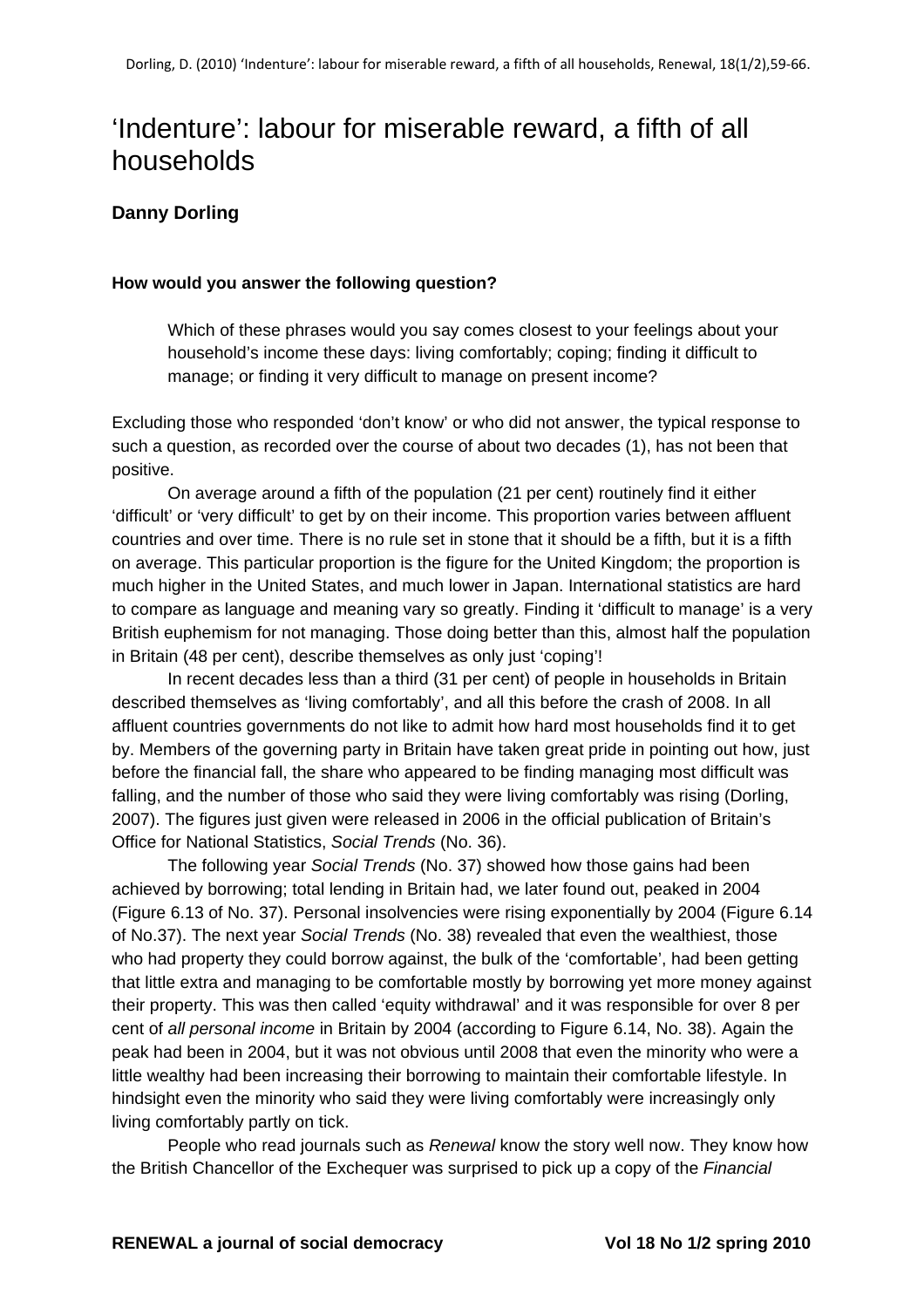*Times* while on holiday in late August 2008 and read that the European Central Bank had begun what amounted to panic measures to try to curtail the crash (Johnson, 2009). They know that just five months later, in mid January 2009, an unnamed member of the British Government's Cabinet, with apparently a little economic savvy, was reported to announce: 'The banks are fucked, we're fucked, the country's fucked' (Wintour, 2009).

They read here that in the 1970s that labour's share of output had been much greater following decades of, on aggregate, successful union organisation, but that gain was then lost over the subsequent decades (White, 2008). They know that the United States medium wage of full-time workers fell in absolute terms from 2001 to 2004 by \$7 a week (or by about 1 per cent) and that it was debt which was used by people to make up for real falls in income and a decline in the proportion of GDP going to wages (Turner, 2008). Most now accept how bad it was that we were living this way. But what made all that debt so necessary was modern indentured labour, and that indenture, and the prejudice which justified it, we have yet to address.

Borrowing money to maintain a comfortable lifestyle is far from good, but a comfortable lifestyle is not even imaginable by those who are finding it difficult or very difficult to get by, those who are doing *worse than just coping*. For the fifth of the population that are not managing, debt is and has been a necessity to keep going. It is this fifth who have the fewest real choices in life in Britain and similar countries. They have few choices over what kind of work they do; they take any job they can get. Having to work at a job that you do not choose to do is as demoralising as being formally indentured to labour for a fixed term to pay off debts, although in the later case at least the term of indenture tended to be known. In the past indentured labour was often reserved for people thought of as being of a different racial group to those who employed them. Today we tolerate a similar type of indenture, and fear it enough for the affluent among us to also have to seek debt to avoid appearing to be like those who might fear indenture.

I believe that despite all that we know, we tolerate modern indenture, the state of having no choice over toil, because enough of us still see others as sufficiently different, akin to racially different, that we do not see that for a fifth of the population to be failing to manage is unjust, or that it is unnecessary to have nearly a majority who are only coping. All these proportions are about life in the supposedly good times before the 2008 crash. Those times were mostly only a good life for a very small minority.

Being unable to manage in twenty-first century Britain is being unable to rest; 'to rest' meaning to be able to have an annual holiday. Rest has meant different things at different times, in ancient times a day of rest was called a Sabbath. Now in much of the rich world a fifth of households can take no Sabbath. These can be seen not just as the proportions who say they cannot manage, but as the fifth that have to toil, and in other ways survive, for seven days, to receive what another fifth are awarded for just a single day's labour. Given the cultural dominance worldwide of the seven day week, it is at the precise point where that seventh day has to be sacrificed, cannot be enjoyed, and cannot be used for rest that basic common choices in life appear most clearly to disappear.

From country to country the proportion of households that cannot afford a seventh day of rest varies (2). In Britain it is the worst-off fifth that must get by on only a seventh of the income of the best-off fifth. In the United States it is even more of the population who live such lives (although the Obama government's budget proposals for 2010 are set to reduce disparities). In mainland Europe fewer people have to toil so long, in Japan even less,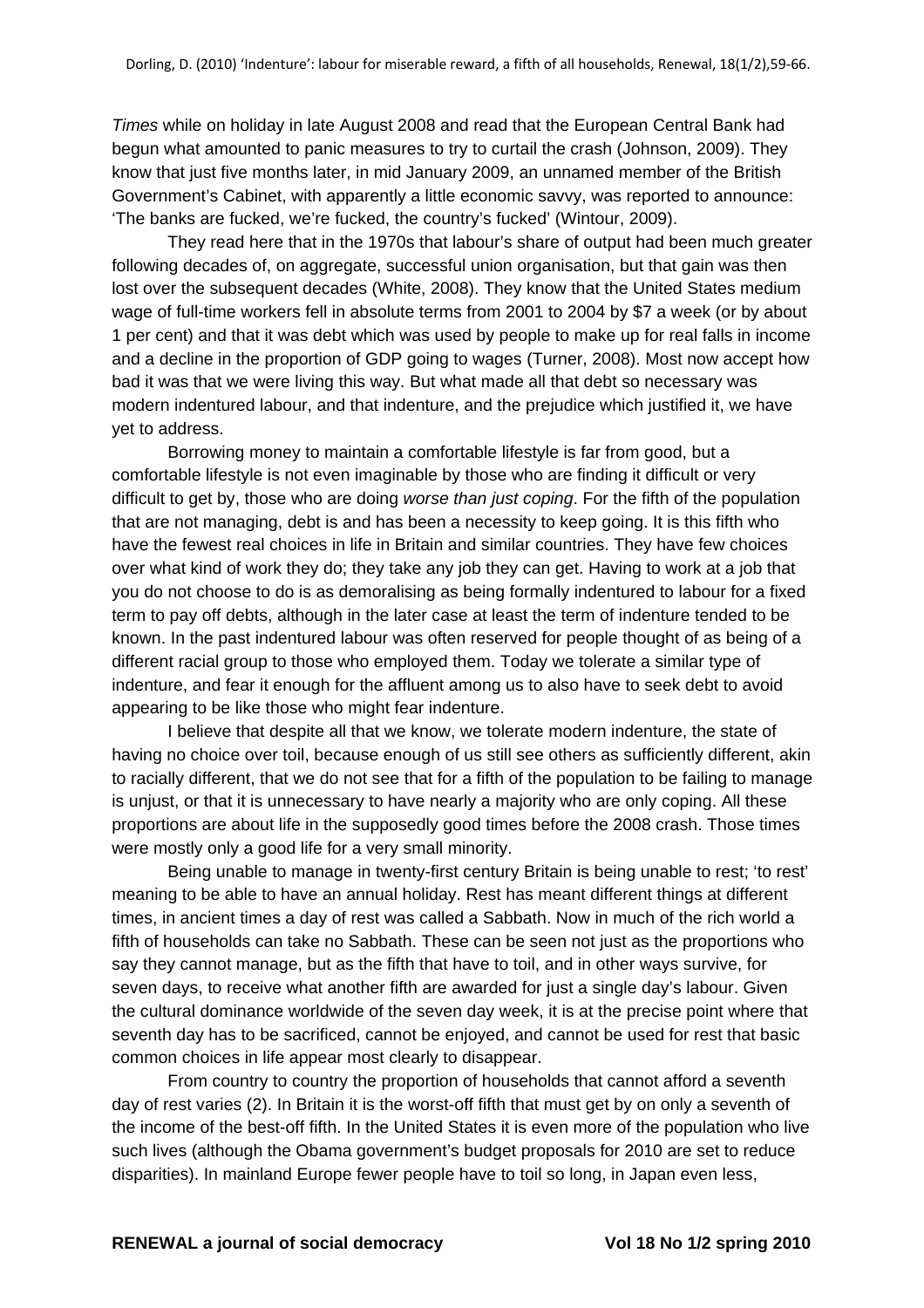despite economic turmoil there. Overall in the rich world, because the United States has such a large population, about a fifth is indentured through not managing. Invariably people in this fifth will be much more likely to be identified as members of those racial groups that are most discriminated against; more will be women; children are disproportionately born into households in this fifth; and adults more often fall into this fifth upon having children. These become households whose time and labour are, for all real purposes, now indentured.

Indentured labour is the phrase used to describe the semi-slavery where some are bound to work for a time for others, often to pay off the debt of their passage. In the past this debt might have been the cost of their passage to the Americas, or the supposed cost of their forcible deportation to Australia in the case of convicts. The indentured are by definition not free to stop working, but by definition their children will not be indentured and so they differ from slaves. They themselves are told that after a number of years they will be free, and usually they are freed on time.

Today's indentured labourers are not so fortunate, but they act in similar ways because they are given a more vague promise of emancipation. They are led to believe that they will be free eventually, and that if their life is lived with little in the way of choice or hope, the lives of their children will be more fortunate as a result of their good behaviour. This is turning out to have been a false promise.

Today's indentured labours in affluent countries are not described as such and are not formally indentured; often they are not even in paid employment, but indentured to benefits. What sets them apart from others is that their choices in life are so very limited. They are those in work who have not chosen their work but are compelled to work out of fear.

Similarly those reliant on social security did not, as is sometimes fictionally portrayed, choose such a life willingly. There has never been a great mass of feckless people out there who want to be living on the basics of social security in preference to having choices. No one rationally chooses to live on the miserliness of sickness benefits because they see it as a good living. Young mothers do not become pregnant because the social security benefits are so wonderful. Teenage pregnancies are highest in those affluent countries where benefit rates are lowest, where inequalities are greatest, where there is the less money 'to be made' from having a baby (Wilkinson and Pickett, 2009). Teenagers and other mothers, often young ones, are most likely to have to give their children up for adoption in those affluent countries where social benefits are worse, but that does not mean that elsewhere young mums have their children for the benefits. Elsewhere teenagers and young adults simply choose, and are better placed to be able to choose, to have children less often.

What today's indentured have is a curtailment of all kinds of choices. They have little choice over the work they do, if they work, and little choice to work if they don't, or not to work if they do. The indentured have very little choice over where they live, which city they inhabit, even the home they occupy. In countries with social housing they are allocated their place in the block; in countries without such housing the free market directs them towards skid-row. Their children then usually have practically no choices over their education. They have to go to school where others choose not to. Choice for some reduces choice for others.

Today, in affluent societies, the indentured are held in indenture through the debt they have accrued simply by trying to manage, not through having to pay back some debt of passage on a journey to the supposedly glorious new world, of even passage to a new (but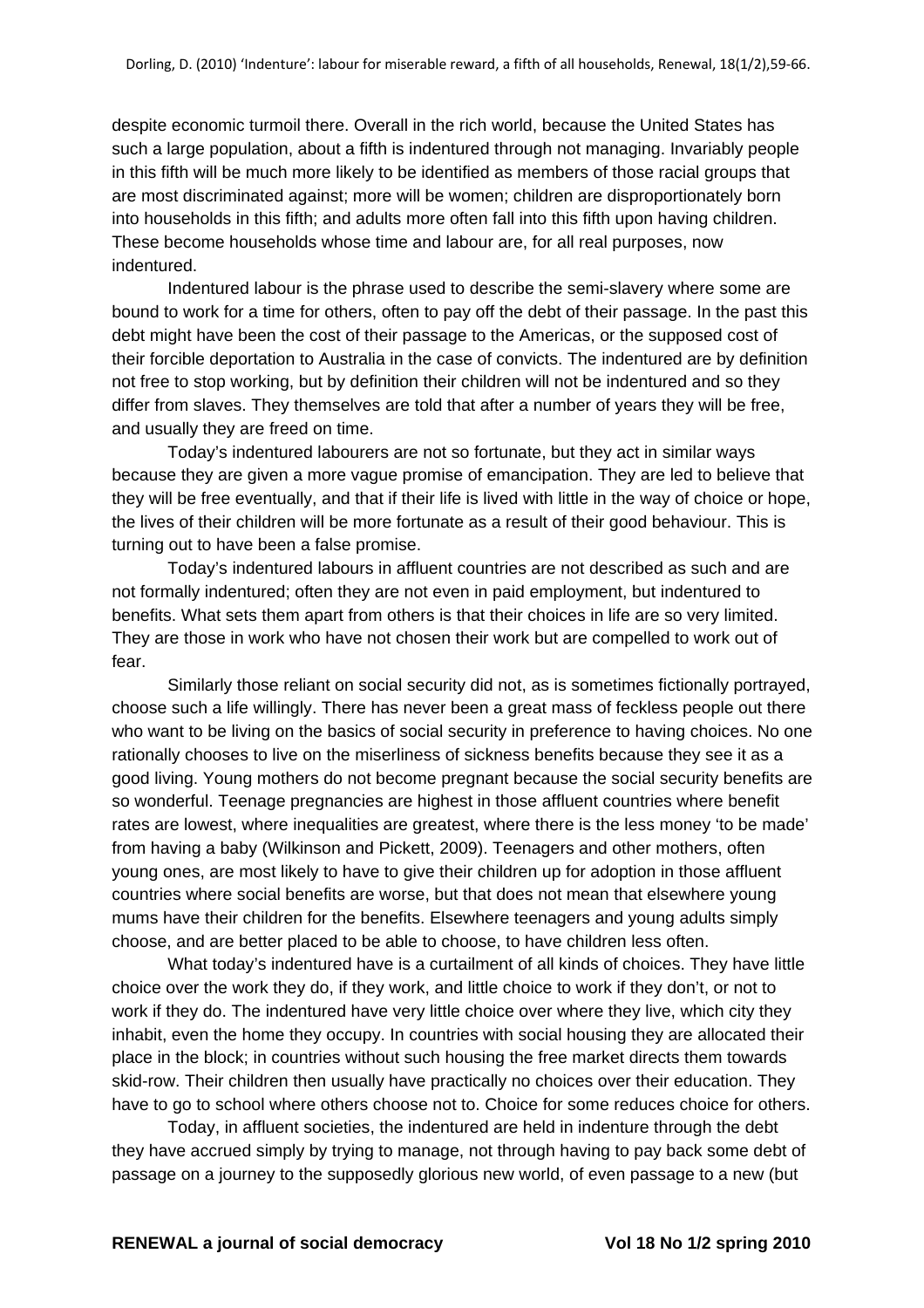not free) life on a sugar island in the Indian Ocean or the Caribbean. Today's newly indentured rarely travel far from where they were born.

Contemporary indentured labourers in affluent societies owe their debt to credit card companies and to those to whom debts are sold on following initial defaulting. The indentured may be in arrears on their rent, mortgage, on paying their utility bills, on the taxes they owe local government, on loans arranged through banks, on hire-purchase agreements, even on court orders to pay a fine for not having a licence to watch their television. Today's indentured have all manner of ways in which they can be in debt, no longer owing to a single creditor, but usually owing to numerous faceless creditors. They owe because their incomes are insufficient to support their outgoing, outgoings needed to preserve basic dignity in the countries they live in, usually those countries where it became more acceptable to string people out along a widening and ever more skewed curve of reward, creating many losers towards the bottom to pay for (and service) every new winner high up at the top. This, by the way, is why 'anti-rich prejudices' (Breeze, 2009) abound and are justified. For every rich individual there need, by definition, be many poor servants. Otherwise the rich are not rich.

The newly indentured are treated with contempt because a majority of the powerful came to believe that these are people who do not deserve more. Just as women are allowed to vote only when a majority of powerful enough people (including women) come to believe that they should vote; just as slavery is only formally abolished when that majority deems it right; just as children and the elderly are not required to labour once such enforced labour is deemed wrong; so too modern indenture (people having to undertake work with no other option) will continue to be tolerated, and will even be justified, until it is seen as intolerable.

Injustice only remains because it is justified by false argument. The various justifications begin by suggesting that if ending slavery, or introducing female emancipation, or reducing child labour, or introducing pensions, begins in one place then that place will suffer an economic loss compared to other places. It simply isn't 'economic' such an argument begins, for there not to be slaves, for people not to be forced to undertake work they would otherwise choose not to. When it is suggested that all could be paid a living wage in affluent countries, so that only those who chose to undertake undesirable work had to (3), perhaps by being paid more to carry out work for which there was little taste, the question of economic expense is raised to make such a prospect appear impossible. Just as the idea of paying slaves was once an anathema.

However, modern indenture, like slavery, like the bondage of women, like child labour and the suffering of the old, requires more than just an appeal to strange notions of affordability to defend it. Something becomes easily more *unaffordable* when it does not apply to you personally. Slavery is defensible only when the slaves can be painted as racially different: celts in Icelandic antiquity, blacks in recent American history, indigenous indians in Brazil today. Women's denial of liberties is only possible if you can persuade men that their mothers, sisters and daughters are less deserving than their fathers, brothers and sons. Child and old age labour requires us to forget our beginnings and not imagine our ends. Modern indenture requires us to see having no choice over work as being the fate of others in our affluent countries, those perhaps who we imagine have less ability, certainly not us, or our off-spring, our kin, because we are deserving of so much more, because we are different, because we are so prejudiced.

A homogenising myth of our times is that people fall to the bottom because they are undeserving. The myth states that they probably did not have the inherent ability to ever do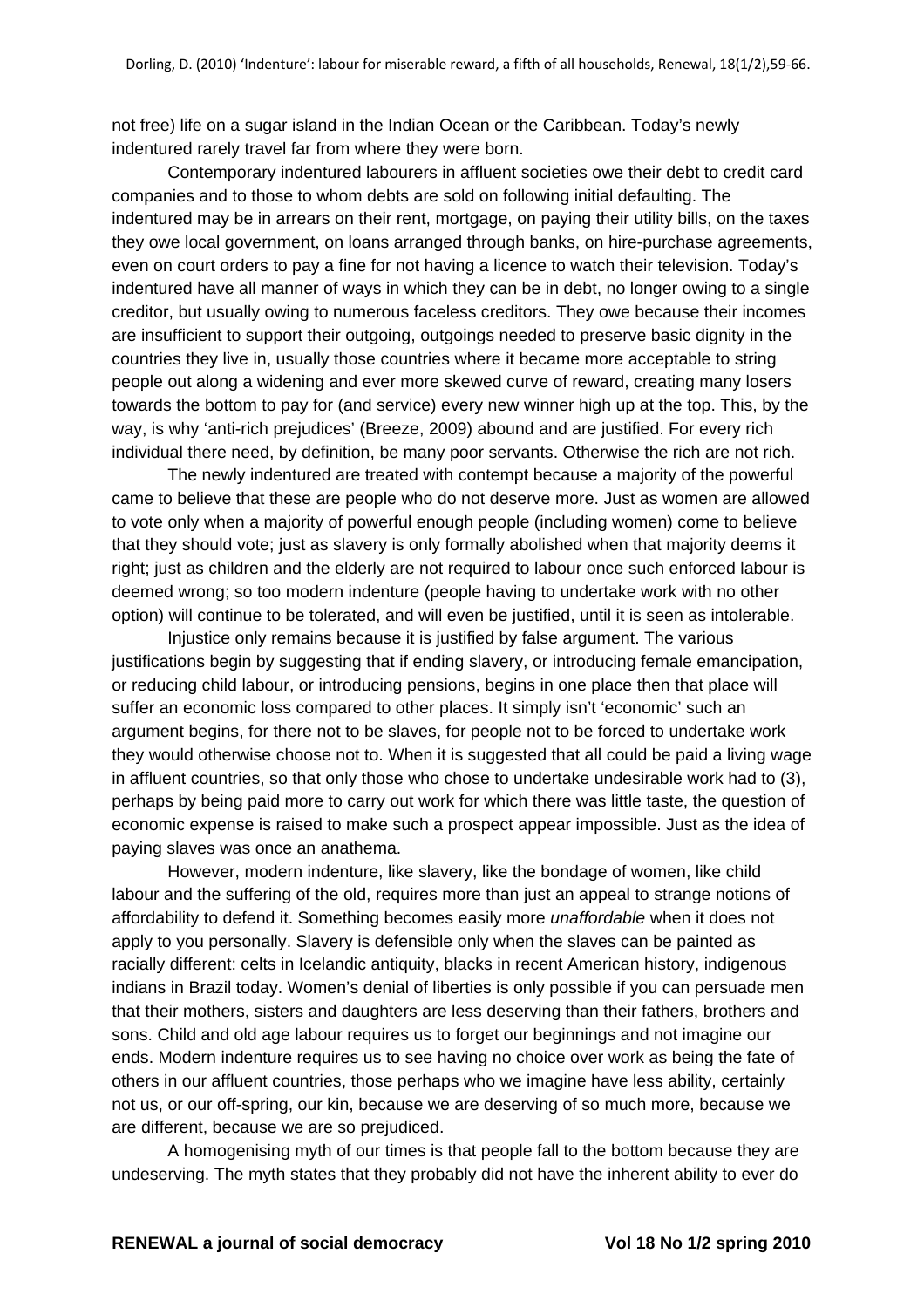much better than they did. This myth is continually questioned. People now know not to express such thoughts out loud in polite company, but they express them indirectly in ways that clearly betray their prejudice. This is the prejudice of believing that you and yours are so special that you deserve greatness, and that greatness will (by default) necessitate the indenture of others to provide the kinds of services and lifestyle which you and yours 'deserve'. The social security benefits of others have to be kept low to keep them in fear of not toiling, not to reward sloth, and because you and your family deserve so much and don't want to be taxed more. Whenever (if ever) a waiter passes you a glass of champagne from a silver tray, or you sleep in a made-up hotel bed, give your cooking, washing, ironing, cleaning, or children to some one else to undertake and care for, you are usually employing the indentured labour of others.

The novelty of serving champagne quickly vanishes after that first afternoon spent balancing a tray while circumventing increasingly inebriated and obnoxious clientele. Serve it to family and friends while drinking a little yourself and it can be more fun. Similarly with cooking, cleaning, even washing, ironing and bed-making, it is all less drudgery when shared around and not undertaken for faceless strangers. Even when serving strangers with faces, looking after the children of the rich, or getting to actually see those whose bed sheets you change, serving others without choice is still painful. Sometimes it is even more painful to have to serve others under the public gaze. In the past one of the very few occupations that children rarely followed their parents into was working in service. If former chamber-maids, nannies, and butlers impressed one thing on their own offspring; it was not to follow them into serving others as if indentured.

Spending time with children and with those in their dotage can be the best of times. Instead it is usually made a trial by how we organise such spending. Care-workers for the elderly are the largest least well paid group in the most unequal of affluent societies. They are taught through their hours, wages and conditions of labour how little in turn we value the elderly. Most care-workers do not choose to end up working in old age care homes; they simply cannot get any other work. When it was suggested that immigration controls in Britain be tightened in the economic crash so that care-workers could only be imported at wages a fraction higher than the minimum, the care-home owners lamented that they would never find enough willing staff locally, even under conditions of mass unemployment. Few people bring up their offspring in rich countries today to hope that one day their children might grow up to be able to work in an old age care home.

In a grossly unequal society there are many jobs that most people would never believe their children would be lucky enough to hold. These are jobs which most people are told that their children are not capable of aspiring to, but remarkably these are also jobs which are seen as far too lowly for others to undertake. The dreams jobs of some are the nightmare drudgery of others. In Britain the former Prime Minster, Tony Blair, is said to have sent his children to selective schools because he did not want them *merely* to become school headteachers or university professors, jobs he considered unworthy of his progeny (4). These were the kinds of jobs secured by the offspring of that other former Labour Prime Minister, Harold Wilson. Tony thought his children were deserving of, capable of, entitled to; more. When people like Tony think like this, and ensure that low wages remain low (bringing in minimal but not living wages), it is hardly surprising that the message percolates down that to work in a care home for the elderly is to have failed.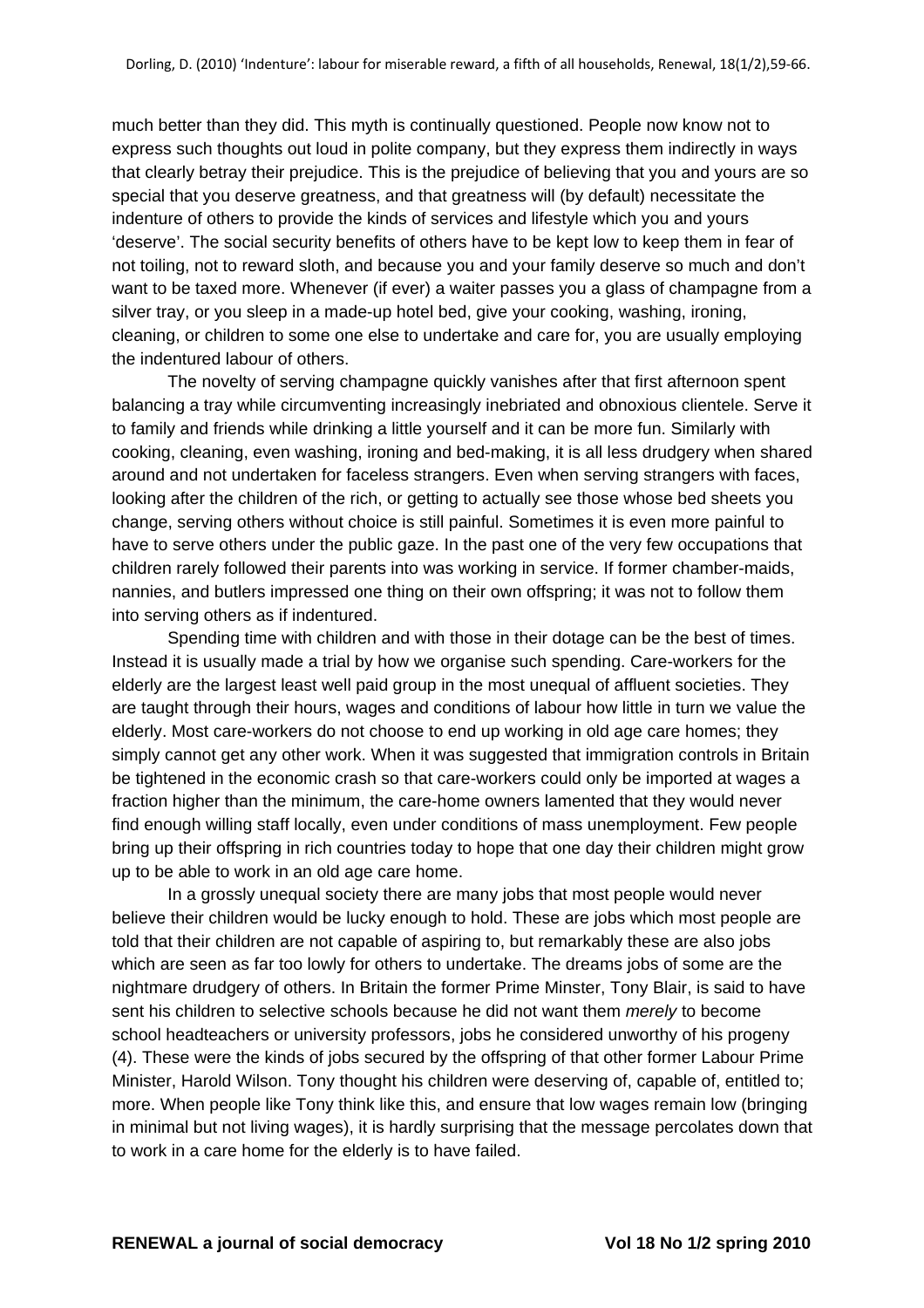Across the rich world, at the end of the last gilded age, aristocratic dynasties slowly crumbled in Europe following the First World War; robber-Baron wealth in the United States was decimated in the 1930s and began to be redistributed in the 1940s; aristocracy was dismantled in Japan following the Second World War; social rank and religious caste slowly and steady reduced in importance over the entire period through to 1973. From 1950 to 1973 across the whole of the group of what are now OECD nations, the average working week fell by half a day; so those at the bottom were allowed to toil less; their fear was reduced, all became more equal (Irvin, 2008, 64). Then, with a little help from renewed prejudices, all those gains began to be reversed from around 1973, and by 2007, people were again working longer hours than they were in 1950. However, they were not producing as much in those hours spent working by 2007. Just as slavery and ill treating women, children, and the elderly, have been found to have been inefficient in the past, so too is indenture today.

United States productivity per worker-hour fell by half between 1973 and the mid-1990s (Irvin, 2008, 65), not because people were working fewer hours, but because more were working at more menial, dirty, sometimes dangerous and often difficult jobs for lower real wages than most of their parents had worked for. In the United States great swaths of the population had become, in all but name, indentured. They could be indentured by the 1990s more often because they were (compared to the 1970s) newly looked down upon, cast aside as inferior. The new prejudice had created vast new injustices. The new prejudices grew slowly in the early 1970s, the early symptoms of rising prejudice can be seen in both the Adam Smith Institute in Britain and the Heritage Foundation in the United States being created in the year 1973 with donations from rich individuals and remits to promote policies which have in hindsight been seen by so many to have fostered prejudice against the poor. Those rich donors only donated when they did in the early 1970s because ideas of elitism and a new tolerance of exclusion had grown strong enough for what had appeared unjustified to begin to be justified again.

The new injustices that result from a rise in prejudice do not fall solely on the poorest in rich societies. In the United States the greatest increase in hours worked has been for those married couple households where both adults have a university degree (Offer, 2006, 325). Between 1968 and 2000 the average number of hours spent in paid work by parents in households with children in the United States rose from 53 to 64 (James, 2008,152). Similarly, in Britain, working hours have increased most for some of the more highly paid. All those in work laboured on average an additional 130 minutes a week by 2001 as compared with 1991 (Rose, 2005, 42). There had been an increase of some 7.6 weeks paid work a year in households where at least one adult was in employment when comparing 1981 and 1998 (Rutherford and Shah, 2006, 37). Some two to three months more a year is being spent in paid labour by adults in aggregate in households now in the United States today as compared to the 1960s. A large part of the increase is caused by more women being in paid working without any great reduction in the number of men in paid work.

When a fifth face modern indenture, many more face a curtailing of their choices. A majority have to carry out extra work. Most people do not do this extra work out of choice. Most jobs remain mundane and boring. Most jobs held by people with university degrees now involve mostly drudgery. People work longer hours in rich countries because they feel they have to. The poor have to because the minimum wage in countries like the United States fell in real terms so sharply from the end of the 1960s onwards that they became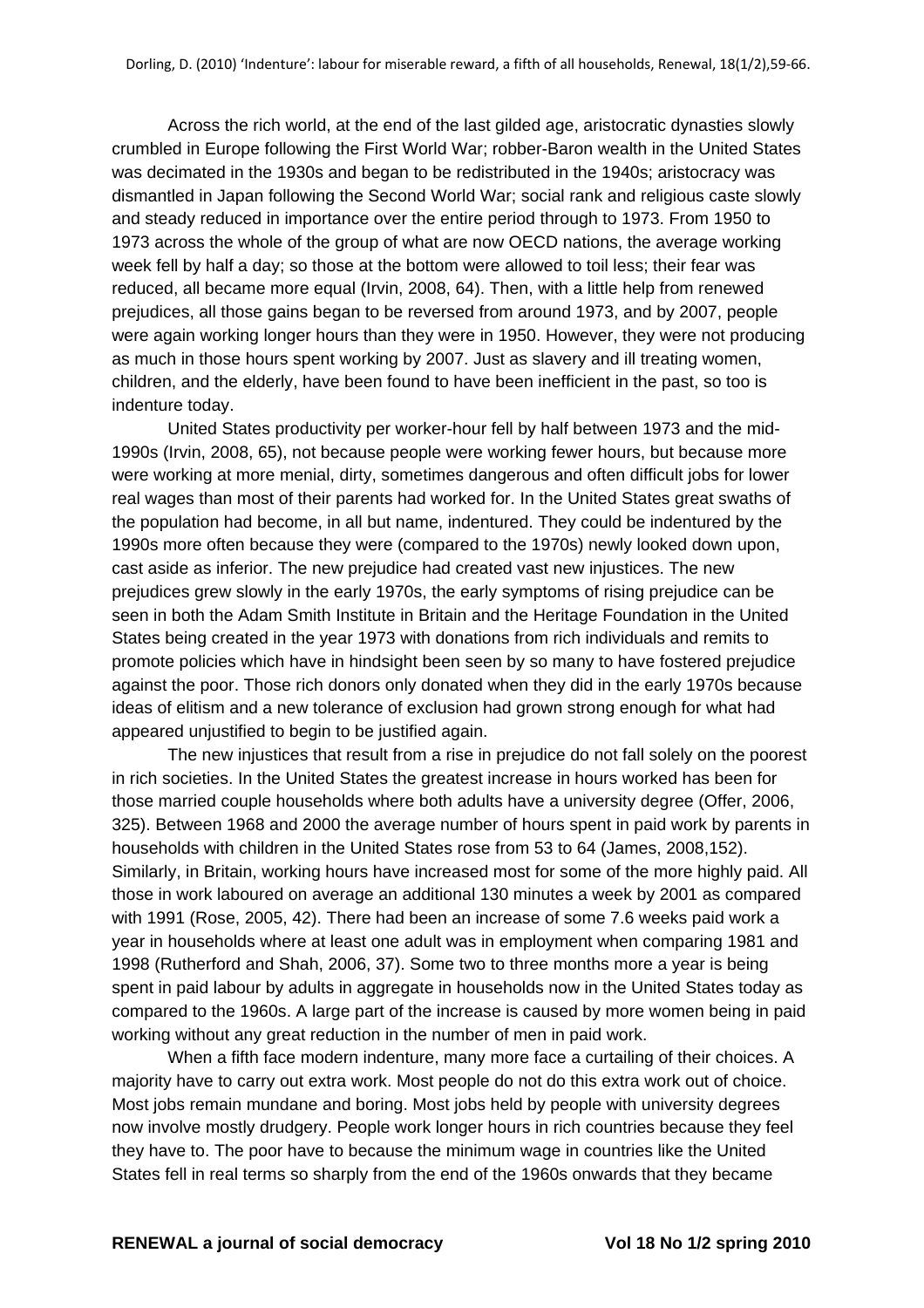indentured. The more affluent feel they have to because as the poor become indentured it becomes ever more important not to have to live like (or live near) the poor. And that costs money.

In the United States, where the need to labour just to survive is greatest, over a quarter of the young elderly, people age 65 to 69 have to undertake paid work simply to get by, as do a sixth of those aged 70-74. In the European Union less than a tenth of the young elderly have to work, and almost none aged 70-74. Almost half of young adults aged 15-24 are in paid employment in the United States, as compared to less than a third of that group in the European Union (even now when expanded to include most of Eastern Europe!) (Irvin, 2008, 87, Figure 4.2; and 118). In Japan the proportions in work as young adults (or when elderly) are much lower again. Different affluent groups of countries have chosen different courses to take; within each, different prejudices have been allowed to rise, others have been curtailed.

Within Britain the prejudices which are central to maintaining modern indenture have been an arrogance of academic elitism and individualist entrepreneurialism associated in recent years with 'a bloodless Oxford, a false cosmopolitanism' (Aughey, 2008, 68). Denouncing indenture has been made out to be merely utopian fantasy and 'utopianism has been given a bad name by those who want everything to stay the same' (Cruddas, 2008, 76).

Those who want everything to stay the same believe that only a select few have 'the brains' worth pandering to, and hence 'deserve' the expense of maintaining for them everything from medieval academic tradition to high salaries. Others should make their beds and serve them at high table. Those who want everything to stay the same see nothing wrong in a few entrepreneurs (capitalists/dragons/snakes in suits/businessmen) becoming exceedingly rich and having their wishes pandered to by servants too, others cook for them, and make their beds.

Rising inequality is the cause of rising indenture. It has been sustained and quietly justified by a rise in prejudice. This is a prejudice of being seriously relaxed about the rich and inequality because you don't see those below you as like you. The economy may have crashed but the prejudices that have been used justify why so many should labour for such miserable reward remain only slightly bruised. Who laboured for miserable reward to make your life easier today, because you are so important?

**Danny Dorling** is Professor of Human Geography at the University of Sheffield. He doesn't clean his office and too rarely makes his bed.

### **References**

Aughey, A. (2008) 'A British National Culture', *Renewal* 16 (2): 65-71.

Breeze, B. (2009) Review of Michael Edwards, *Just Another Emperor? The Myths and Realities of Philanthrocapitalism*, *Renewal* 17 (1): 90-92.

Cruddas, J. (2008) 'Reclaiming aspiration', *Renewal* 16(3/4): 71-76.

Dorling, D. (2007) 'The Soul Searching Within New Labour', *Local Economy*, 22 (4): 317- 324.